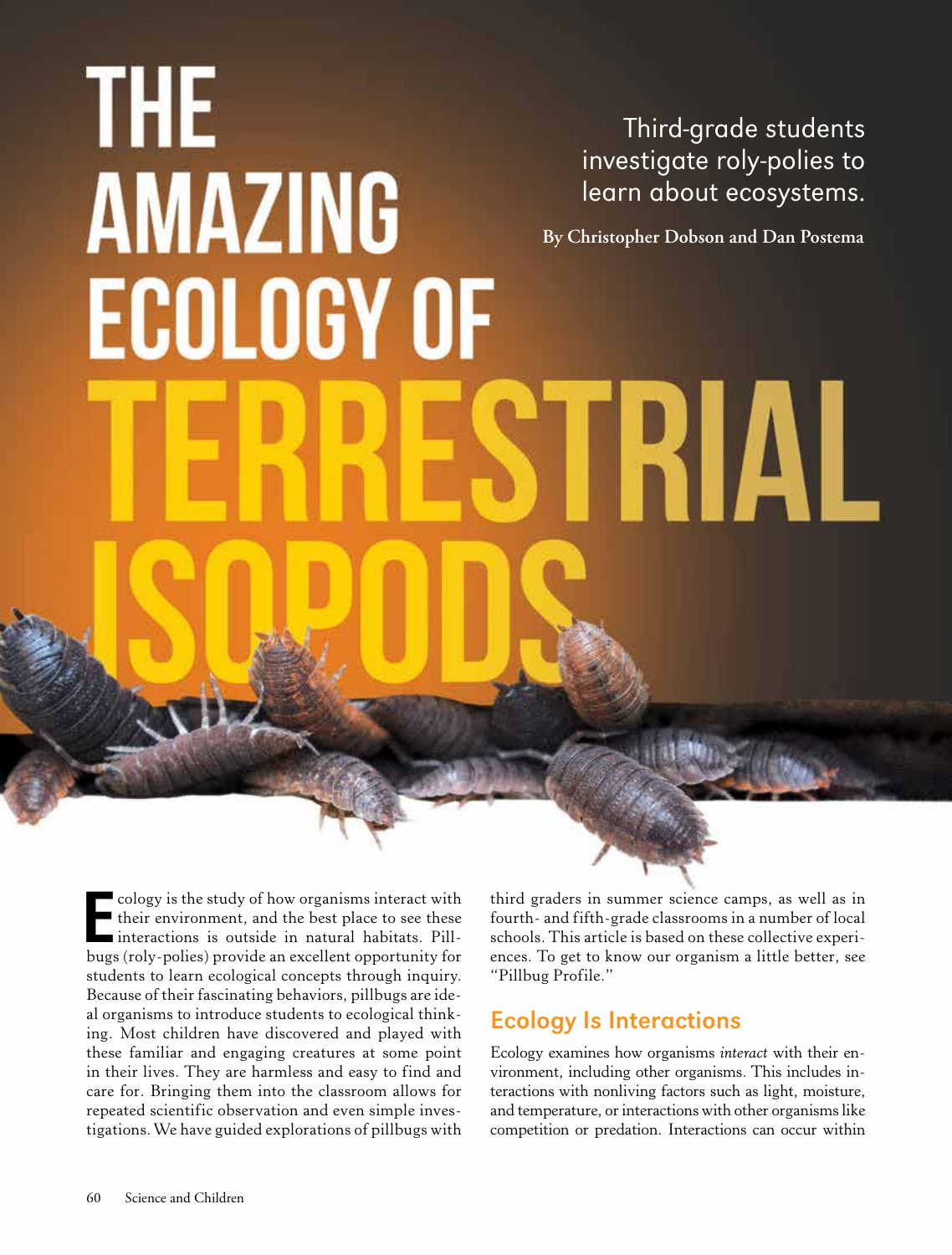#### Pillbug Profile

Like other invertebrates (animals without backbones), pillbugs are ectothermic, meaning their body temperature varies with the environment. They have an exoskeleton (skeleton on the outside of their bodies) that must be molted several times as they grow. They have one prominent pair of antennae and a second smaller pair that is less noticeable. They have seven pairs of jointed legs protruding from seven thoracic body segments, located in front of six smaller abdominal segments. Students use a magnifying lens to make observations after carefully sticking a loop of masking tape to the back of a pillbug. This is not harmful to the pillbug and holds it still so students can examine its underside. See "Pill Bug Biology" (Raham 1986) for labeled diagrams of anatomy and relevant background information on pill bugs for teachers. For students, a list of trade books with readability levels beginning in the lower elementary grades is included under Resources.

Pillbugs are crustaceans and thus are related to aquatic species such as shrimp and crayfish, a fact that definitely surprises students (and many adults)! Many students think that pillbugs are insects, but we remind them that insects have three pairs of walking legs, not seven. Spiders have four pairs, and centipedes and millipedes both have many more. Technically speaking, pillbugs are terrestrial isopods, the only group of crustaceans to successfully make the move onto land. As crustaceans, they possess gilllike structures and require conditions that provide a

certain level of humidity for these respiratory organs to work. Pillbugs can roll up into a ball or "pill" shape (see Figure 1). The family name of these species is Armadillididae, reflecting their armadillo-like appearance. Rolling up is not only a response to predators but can also help reduce water loss. One last feature students like to hear about is the pillbug's brood pouch (marsupium) on its underside. This structure provides shelter for juveniles after hatching. We ask students what other animals carry their babies in a pouch, and they usually say "kangaroo."

Sowbugs are another terrestrial isopod commonly mistaken for pillbugs. They cannot roll up into a ball and are visibly distinguished from pillbugs by their more flattened body shape and small tail-like appendages protruding from their rear ends (see Figure 1). We tell students to look for their "tails." Since they cannot roll up, they just run when disturbed. This makes it easy to distinguish pillbugs from sowbugs ("rollers" vs. "runners"). Recognizing pillbugs and sowbugs as distinct types of organisms allows students to know when they have more than one species. This can facilitate some interesting investigations of behavioral differences or interactions between the two species. London's Natural History Museum has a studentfriendly key for identifying common terrestrial isopods (see Internet Resources). The British have several names for them, including woodlice, potato bugs, slaters, and chucky pigs!

# Pillbug vs. sowbug.

# FIGURE 1.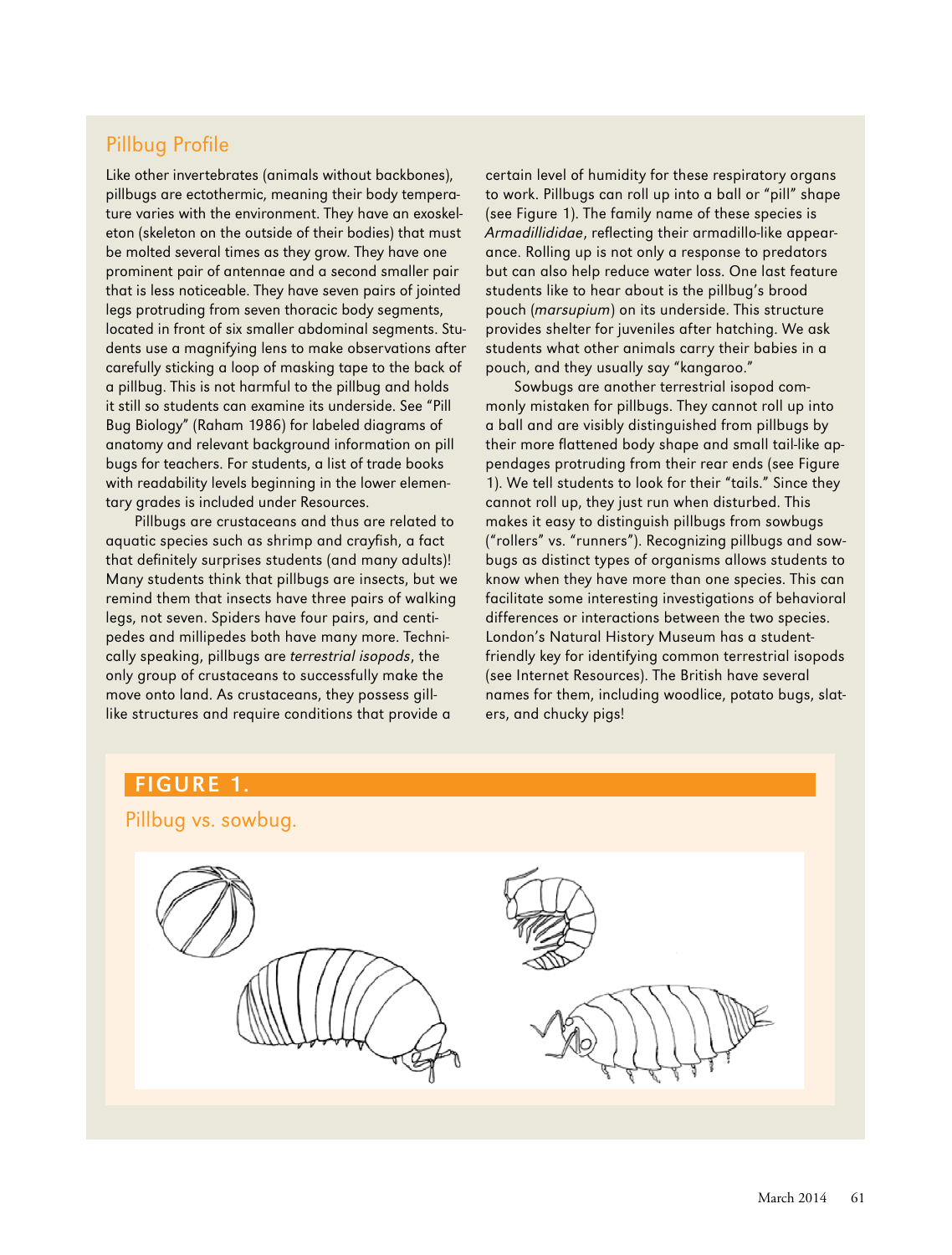# FIGURE 2.

#### Huddling behavior.



a species or between different species. For example, pillbugs may compete among themselves for limited food or compete for the same food with another species, such as sowbugs or millipedes. Pillbugs are also subject to predation by a number of different species, including spiders, scorpions, frogs, salamanders, lizards, shrews, moles, birds, centipedes, and beetles.

Organisms have physical and behavioral traits that help them survive and reproduce in nature. For example, pillbugs are often found under rocks and woody debris, choosing habitats that provide the low light and higher moisture conditions they require. They are nocturnal and come out to forage at night. Another pillbug behavior is aggregation, or huddling close together (see Figure 2). They do this when the temperature drops or as a response to water loss. They can also burrow down into the soil to avoid dry air or extremes in temperature. These behaviors have allowed terrestrial isopods to be successful on land.

Organisms can also be described by their functional roles in an ecosystem, such as producer, consumer, or decomposer. Pillbugs and other terrestrial isopods are

*detritivores*, eating dead organic material (mostly plants), as well as the bacteria and fungi growing on it. They play an initial role in nutrient cycling, breaking down organic matter for bacteria and fungi to finish decomposing. Students can see evidence of this if pillbugs are kept in the classroom. We have them look for the appearance of tiny fecal pellets (pillbug poop) over time; they look a lot like donut sprinkles. Another tidbit students find intriguing is that pillbugs eat their own feces, a behavior called *coprophagy*.

## Student Observations

After reviewing basic information about pillbugs and ecology, we begin our investigations of pillbugs by exploring outside the classroom (see CAUTION NSTA Connection for outdoor safety tips). Pillbugs are almost everywhere, and most school yards contain several populations. Fortunately, they are harmless, so safety is not an issue; they do not bite, sting, or spread disease. We caution students, however, that humans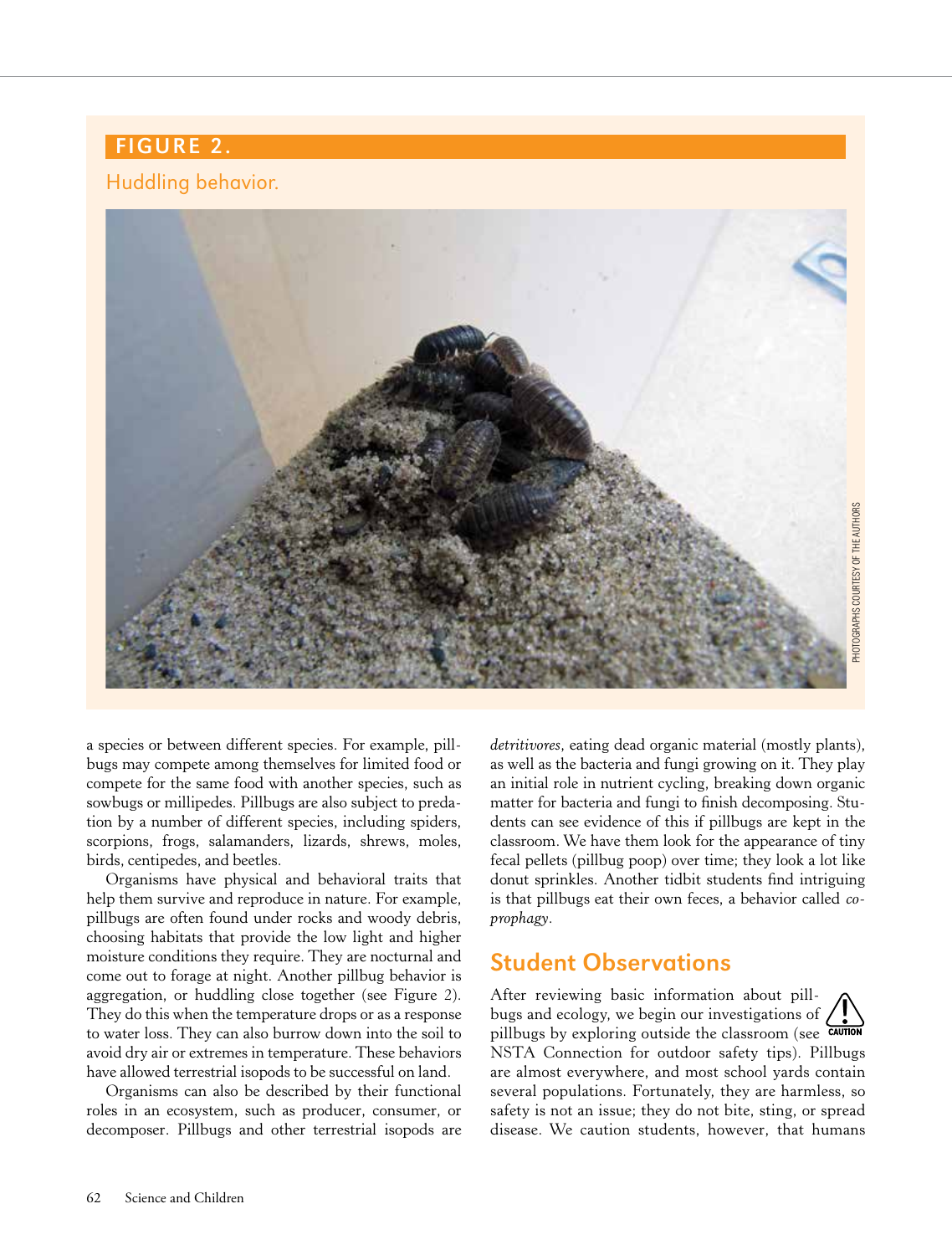can unintentionally harm them. Students use popsicle sticks to move leaves and debris when searching for and observing pillbugs and plastic spoons to pick them up. We carefully lift rocks and other objects for students that pillbugs may be under, watching out for less harmless species.

Outside, we have students take note of the conditions in locations where they find pillbugs and relate this back to their need for certain humidity levels (moist, cool, dark environments). We ask students to describe any differences in moisture, temperature, or light that they detect in a pillbug habitat (e.g., under a rock or small log) relative to the surrounding environment. Students often say things like, it's "wetter," or "a little cooler," or "a lot darker." We ask students how pillbugs are interacting with their environment. Specifically, we ask them why they think the pillbugs are choosing this particular habitat. They usually respond by saying something like, "The pillbugs need it to be cool and moist so they can breathe with their gills."

We ask students what else they notice. Are pillbugs isolated as individuals or are they huddled in groups? Are they the only species present? Pillbugs and sowbugs can be found together, along with other species, some of which may be predators. We ask students what interactions may be occurring in the presence of other species. Do they suspect competition? We remind them that all organisms are in competition with each other for limited resources, such as food, space, and so on. What about predation? Terms such as *predation* may be unfamiliar to students, although the concept of predator and prey is not. We make a point to introduce appropriate terminology, in this case emphasizing predation as an integral interaction of ecosystems.

Students draw the habitat and record their observations (see Figure 3), which we can use as a form of assessment (discussed later). In this figure, note that the student drew an uplifted rock and described conditions underneath it as "cold," "dark," and "wet"—good ecological observations. The student also indicated that, in addition to pillbugs, he saw "different bugs," including a "centipede," a potential predator. These observations, as well as the student responses above, show a developing understanding of pillbugs and their ecology, an initial insight into ecosystem function.

There are many YouTube videos (*www.youtube.com*) of pillbugs online. We show a few of these to engage students before going outside, or even afterward to generate ideas for further investigation. A playlist of videos that we recommend is posted on the NSTA YouTube page



(see NSTA Connection), but we encourage you and your students to search for more. Students can also use digital cameras or phones to capture their own pillbug videos or pictures, and present them in a slide show to showcase their observations.

#### Investigate Further

To get serious about pillbugs, we take them back to the classroom and start our own colonies (see "Making a Pillbug Habitat" on p. 65). We also purchased choice chambers from Carolina Biological (see Internet Resources). These allow for investigations in which pillbugs can roam freely and "choose" between two different conditions (one of our recommended videos shows the use of choice chambers). You can also construct your own choice chambers simply by putting pillbugs in any container with two different conditions, separated by enough space for a "choice" to be made.

The use of choice chambers has allowed us to investigate "cause and effect" relationships with pillbugs (e.g., moisture). Students ask the question, "Do pillbugs prefer a moist or dry environment?" To answer this question, we have students place a cut-to-fit, moistened paper towel in one side of a choice chamber. Then students add 10 pillbugs, equally distributing them between chambers, and observe which side they find more suitable. We have students wait 10–15 minutes to allow pillbugs to explore both chambers and settle on a preference.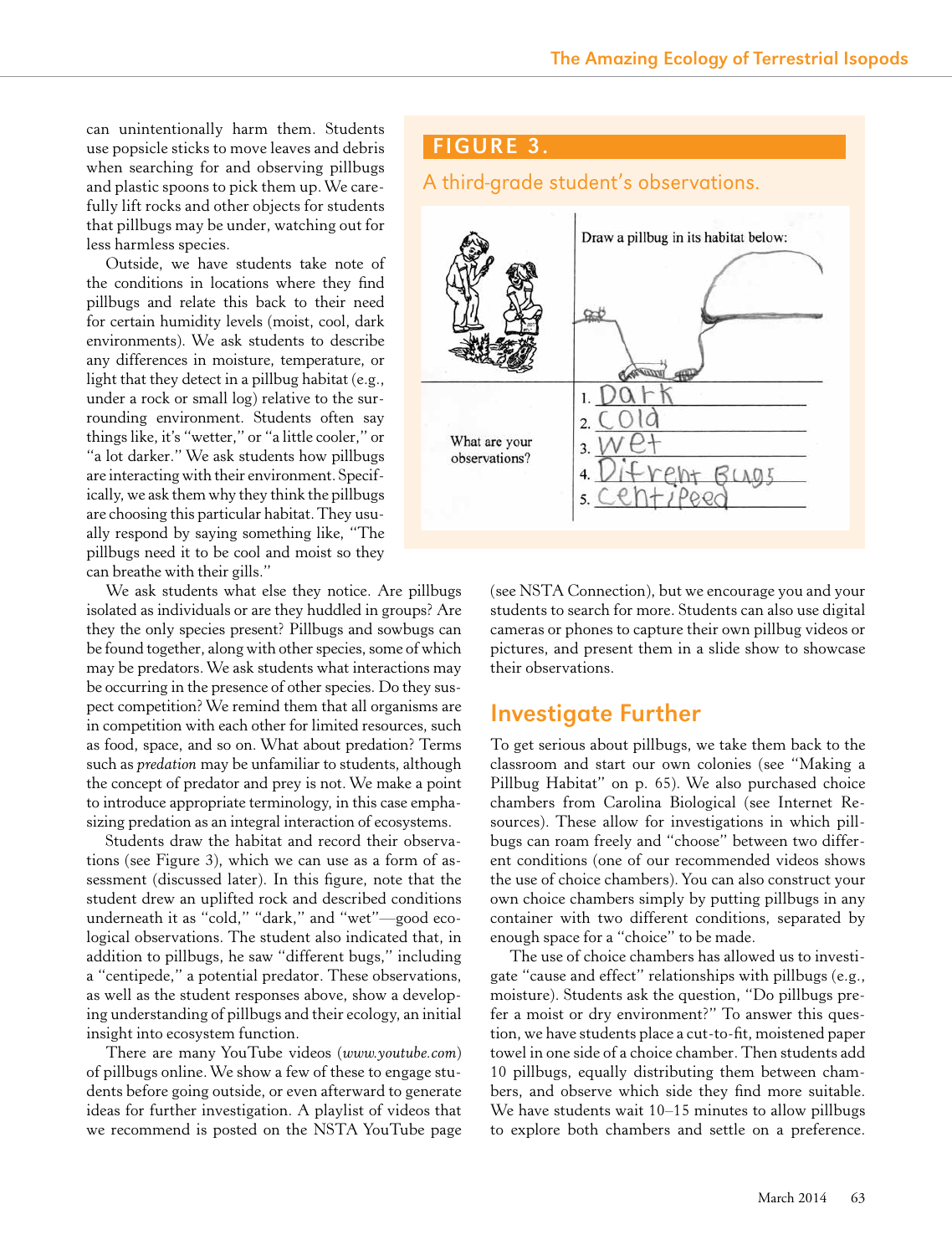# FIGURE 4.

#### Pillbugs in a choice chamber.



Then students simply count the number of pillbugs on each side to conclude they prefer a moist environment (see Figure 4). Another question students ask is, "Do pillbugs prefer a light or dark environment?" To answer this question, students cover the outside of one chamber in paper towels, creating a dark environment. Then students shine a desk lamp on the chambers to encourage shelter-seeking. Students add an equal number of pill bugs to both chambers and wait 10–15 minutes to conclude that they prefer a dark environment. Based on their observations of pillbugs outside in natural habitats, students easily predict that they will prefer moist, dark conditions in choice chambers, and are delighted when these predictions come true.

Another investigation we have easily conducted without choice chambers explores the "group behavior" of pillbugs. We tell students that some animals form

groups and have specific social interactions that benefit each member of the group. Pillbugs huddling together in low humidity levels, or cold temperatures, are examples of this (see Figure 2). We have students place about 10 pillbugs in a sandwich-size Tupperware container, although any thin-walled plastic container will do. Students place the container with pillbugs in another larger tub of ice water, allowing it to float on top of the water. Within 15 minutes or so students are excited to see pillbugs demonstrating the group behavior of huddling. We make sure to relate this behavior to ecology and ecosystems, specifically pointing out that an organism's interactions with the environment include interactions with other organisms.

Additional pillbug observations become possible by raising your own colonies because they require time to occur. Students can see the molting, fecal pellets, and juve-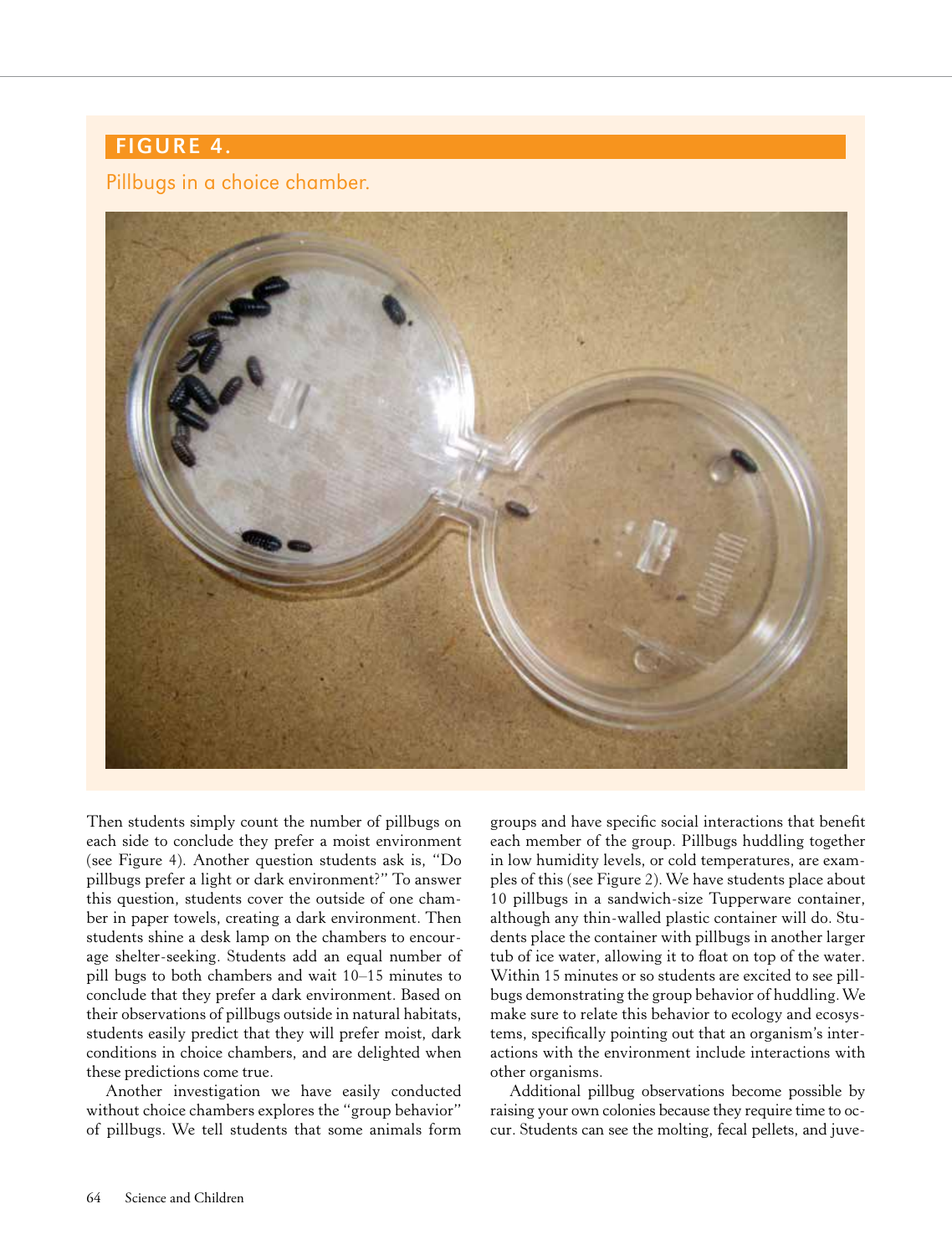### FIGURE 5.

#### Pillbug habitat without lid.



niles described earlier. After they leave the brood pouch, juveniles are tiny and almost white, so students must look closely (one of our recommended videos shows pillbug juveniles). Putting a small frog in with a colony overnight allows students to see predation, or at least evidence of it (disappearing pillbugs). Students have even found evidence of pillbugs eating a deceased member of their own species (the half-eaten body of a deceased pillbug in a colony of only pillbugs)—that's cannibalism! This and the eating of their own feces may be disturbing to some students, but are not likely to be witnessed directly by them. Any discussion of these topics can be framed in the context of the ecological role of pillbugs in decomposition and the cycling of matter.

# Assessing Learning

We assess students in various ways throughout their investigations, but in particular we focus on whether students' observations and questions are improving over time, reflecting a growing knowledge of pillbugs and ecological interactions. For example, a student who notices a millipede near some pillbugs and wonders if it is competing for the same food source is demonstrating that they have learned: (1) to distinguish between pillbugs and millipedes; (2) that millipedes are also detritivores; and (3) that competition is one type of ecological interaction.

#### Making a Pillbug Habitat

A rectangular plastic tub ( $14 \times 8 \times 4$  5/8 in.) with an opaque lid (see Figure 5) makes a good habitat after we poke holes in the lid for air. The teacher should do this using a hammer and small nail. Keep the tub in a cool location out of direct sunlight. Line the bottom of the tub with sand on one side and soil on the other. Moisture is key, so keep a folded-up moist paper towel on the sand side, since mold will not grow as well there. Re-wet the paper towel once a day, and saturate it before leaving them over the weekend. Place pieces of bark, woodchips, leaf litter, and other items on the soil side to simulate a natural environment. A few carrot shavings and small pieces of lettuce can feed a small colony of about 30 pillbugs for a week or more. Place the carrot and lettuce on the sand to reduce fungal growth. You can also order pillbugs, sowbugs, and culture kits online from Carolina Biological Supply Company (see Internet Resources) if you prefer. Or, just collect individuals for a day of investigation to be returned after school unharmed.